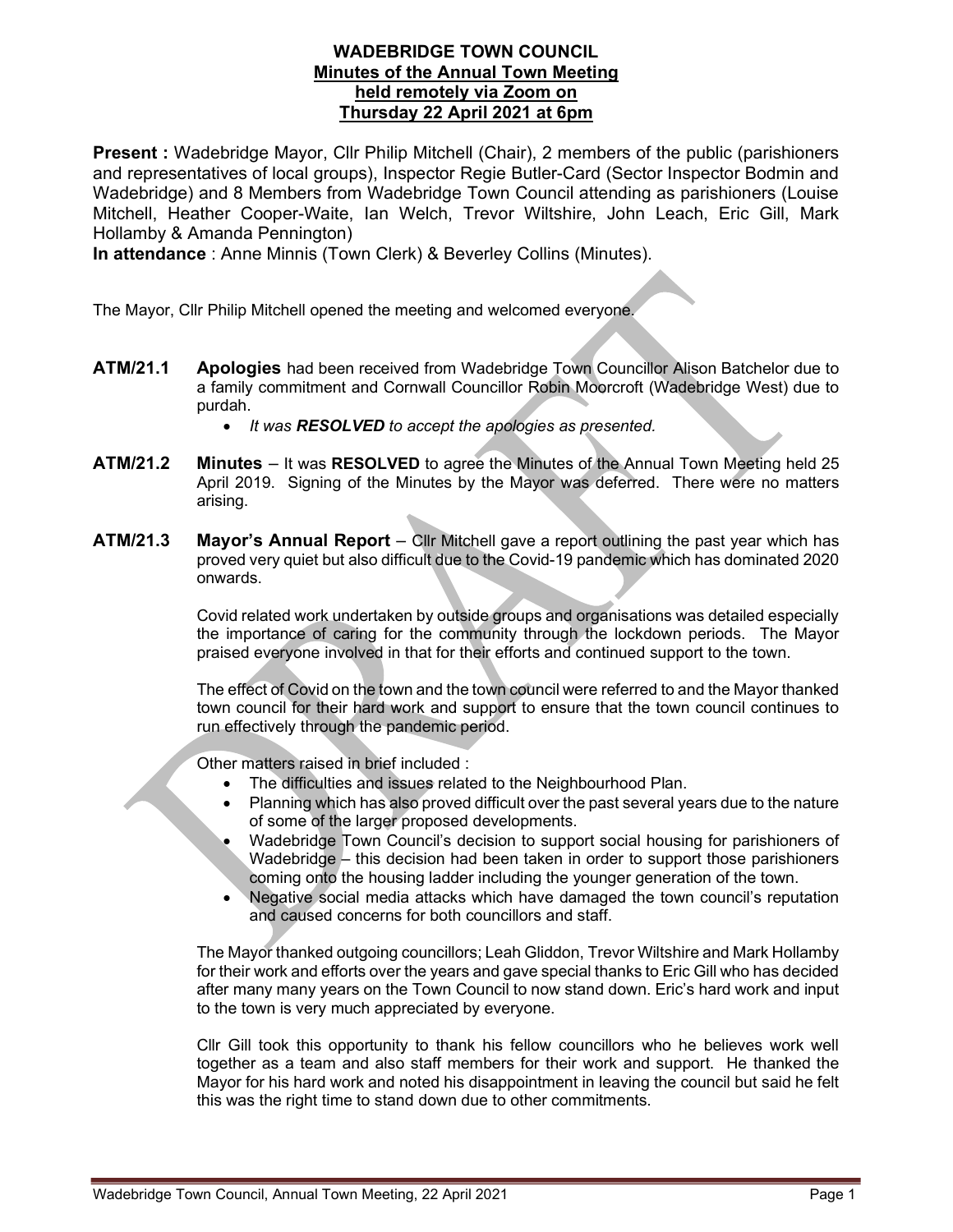The Mayor thanked Deputy Mayor, Cllr John Leach for his support over the past few years and for stepping in when he has been unable to attend events.

ATM/21.4 Reports from organisations who have received grant funding for Covid-19 purposes – The Clerk advised that none of the groups who had received Covid-19 grants from the Council had responded to the invitation to submit a report to the meeting. Representatives from the following groups gave short presentations on grants awarded.

> Copies of presentations (where available) are filed with the Minutes and are available from the Town Clerk's office for information.

a. AA – A representative from the AA group gave a brief report outlining the groups meeting regime through the Covid-19 pandemic period and financial issues that the group have faced.

The town council were thanked for the grant awarded and there was additional thanks to town council staff for their help and support to ensure that the group are able to continue to use town council facilities.

A copy of the report is attached.

## Representative left the meeting.

b. Wadebridge Cricket Club – The Mayor read the following statement submitted by Mark Williams, Treasurer of the club.

The award made to Wadebridge Cricket Club enabled essential equipment to be purchased for the Clubs large youth section. Last year the Club was one of the few in Cornwall that managed to do youth training and matches in a Covid secure way, and the new stumps and balls were used during these sessions and matches. This year we are pleased to be able to train and play earlier in the summer, so youth training for boys and girls from 5 to 15 years of age will start in early May and the equipment the grant helped towards will be used again then. We thank you very much for the award and if you'd like to visit on a Friday night to see all the boys and girls training you are most welcome, it is great to see the sport being taken up so widely in Wadebridge with the numbers at youth evenings the highest in the county.

# ATM/21.5 Reports from Wadebridge Town Council –

- a. Finance & General Purposes Committee (report filed with Minutes) Cllr Philip Mitchell, Chair of Committee, advised details of the committee's work including through the Covid-19 pandemic. (copy attached and available from the Town Clerk's office for information).
- b. Planning Committee Cllr Amanda Pennington, Chair of Committee gave a detailed report outlining planning work since the last Annual Town Meeting in 2019 (report attached and available from the Town Clerk's office for information).
- ATM/21.6 Report from Police Inspector Regie Butler-Card presented a report noting that the past year has been strange and difficult with crime being shown as down on previous years. However, this is mainly due to the lockdown periods.

Inspector Butler-Card advised that he has now been in role for the past twelve months and learning about the area has been interesting due to the difficult situations faced recently. However, partly due to the excellent partnership working with various groups such as town and parish councils and the communities themselves, this has been one of the best jobs in the past twenty five years.

Resources and the difficulties with managing sickness and temporary promotions does prove challenging. Currently have Sue Honeywill, Neighbourhood Team Leader, two Neighbourhood Beat Managers and three PCSOs but unfortunately, only 3 response officers for Wadebridge.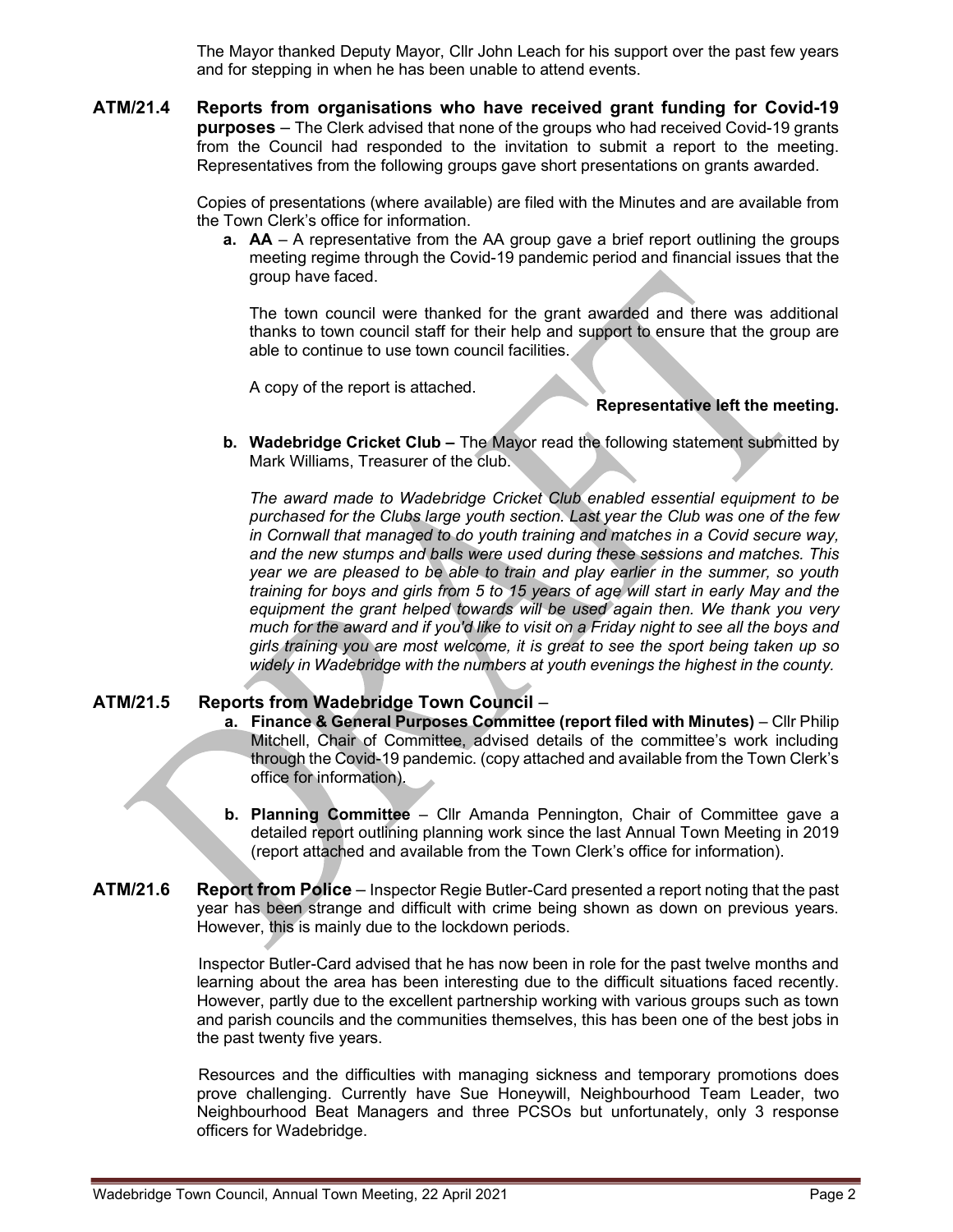The G7 Summit is proving challenging and will also take an officer from Bodmin, however it is hoped that normality will return after G7.

Whilst hi-viz policing is preferable it is also affected by resources. However, some recent significant incidents, including the betting shop robbery and the Spar burglary, were tackled by local patrols. The offenders of the betting shop robbery are now under investigation. Local policing is effective.

For the year ahead the mission is for the team to protect and look after victims, sue offenders and to also be proud to be a police officer. Inspector Butler-Card outlined the importance of each of these goals.

Expecting a busy summer especially with G7.

The refurbishment of Wadebridge police is going ahead this year. Officers will continue to work from the station through the upgrade.

Once out of lockdown, town councillors will be invited to join the teams on in-sight patrols to see how policing works, what it is about and have a better understanding of how policing works.

A new operating model is expected early next year and this will deal with how staff are deployed. Some changes are expected but there are no details available as yet.

Cllr Welch asked what the town council could do moving forwards to assist more.

Inspector Butler-Card noted the importance of listening to the community and establishing their concerns and feeding any intelligence received back to the Police. Noted that the best point of contact for this is via Crime Stoppers or the 101 email route.

The Mayor agreed with points raised in the report including :

- The positives of joining officers on patrol.
- The need to continue to be aware of drug related issues in town.
- For the town council to be more involved including engaging with the community which does sometimes prove difficult.

The Mayor thanked Inspector Butler-Card and his colleagues for their continued hard work which is very much appreciated.

#### 6.35pm, Inspector Butler-Card left the meeting.

## ATM/21.7 Parishioner's Questions (questions and written responses filed with Minutes) – None.

 The Mayor reiterated the difficulties with engaging with the public and his disappointment with parishioner attendance at the meeting.

 Richard Curnow who represents several town initiatives including the Food Bank voiced his concerns with the negative and damaging Facebook comments which he believes have been rude and unappreciative of the town council. He thanked the town council for their support of the Food Bank and for putting up with the negative issues of late.

There was discussion around the Food Bank including :

- The positives of the new premises.
- The importance of not shying away from the issues around food poverty which is a very real problem within Wadebridge.
- The commendable service by all of those involved in the Food Bank.